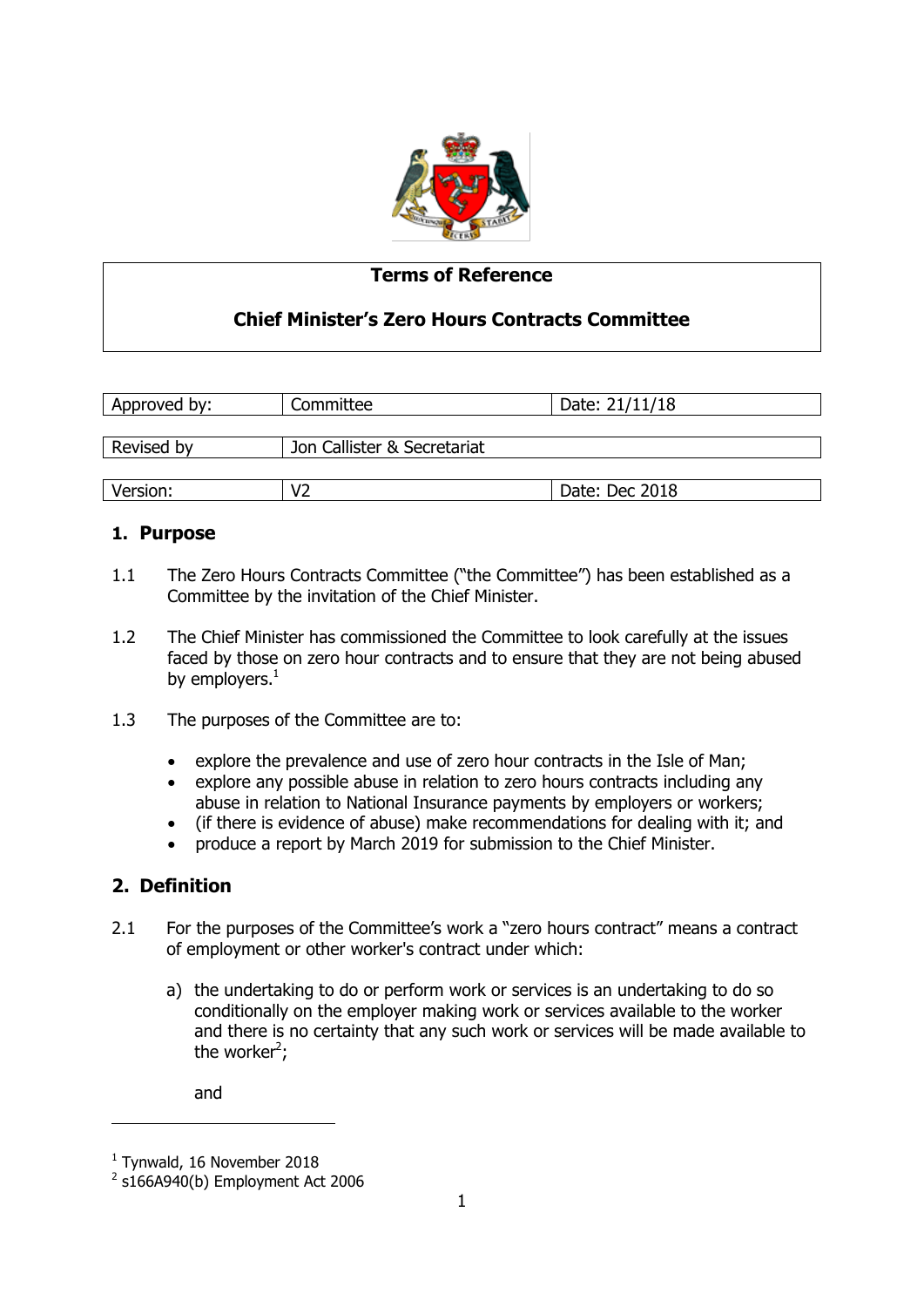b) any other contracts or arrangements under which an employer and an individual agree terms on which the individual will do any work where the employer makes it available to the individual and the individual agrees to do it, but the employer is not required to make any work available to the individual, nor the individual required to accept it.

Further information on zero hours contracts can be found at Appendix 1.

### **3. Constitution**

- 3.1 The Committee was established by the Chief Minister as a stand-alone Committee to examine and report on a specific issue.
- 3.2 Under the Government Departments Act 1987 section 6:
	- (1) "The Council of Ministers may, after consultation with any Department, give to the Department directions as to the exercise of its functions in relation to any matter which appears to the Council of Ministers to affect the public interest, and the Department shall comply with any such directions.
	- (2) Every Department shall supply to the Chief Minister such information, and render such other assistance, as the Chief Minister may from time to time require, and shall permit any person appointed for the purpose by the Chief Minister to inspect and make copies of its accounts, books, documents and papers, and shall afford such explanation thereof as that person may reasonably require."
- 3.3 In carrying out its functions, the Committee may invite relevant Departments, Boards and Offices to participate and does so under the power stated above.

#### **4. Membership**

- 4.1 The Chief Minister has appointed Hon D J Ashford MHK, Minister for Health and Social Care as Chair.
- 4.2 The Committee comprises:

#### **Political Membership:**

Hon D J Ashford MHK, Minister for Health and Social Care (Chair) Mr L L Hooper MHK, Member for Enterprise Mr R W Henderson MLC, Member for Treasury Dr A J Allinson MHK, Member for Cabinet Office

#### **Officers:**

Executive Director, Office of Human Resources (OHR), Cabinet Office Recruitment Improvement and Project Manager, OHR, Cabinet Office Head of Legislation, Department for Enterprise Director of Change and Reform, Cabinet Office Director of Social Security, Treasury

#### **Secretariat:**

Executive Office, Cabinet Office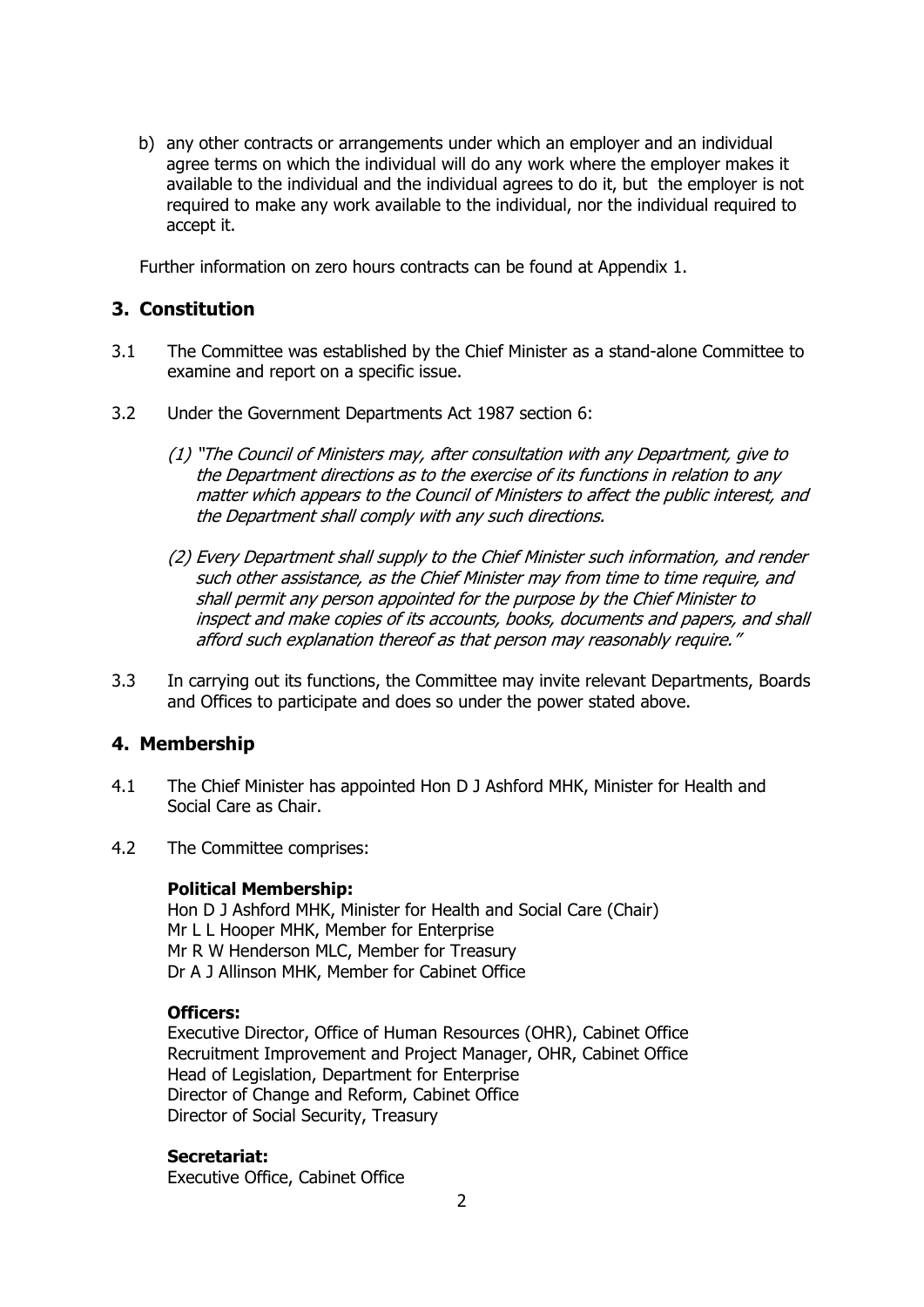- 4.3 In order for there to be a quorum at a meeting at least 3 of the 4 political members must be present. However 2 of the 4 political members can be considered to be quorate if they have the other members' permission.
- 4.4 The Executive Office, Cabinet Office will provide secretariat support to the Committee. The Office of Human Resources, Cabinet Office will provide research and administrative support to the Committee. Other officers will be co-opted to attend as and when required by the Committee.

#### **5. Meetings and minutes**

- 5.1 Meetings of the Committee will be scheduled and agreed with the Chair but shall take place at least monthly. Recognising the need to provide suitable dates for external attendees, extraordinary meetings may be convened at short notice.
- 5.2 Minutes will be prepared in accordance with Minute Taking Guidance prepared by the Cabinet Office and will be issued to the Committee at the earliest opportunity and no later than ten days following each meeting.
- 5.3 Agendas are compiled with the approval of the Chair.
- 5.4 A request for an item to be included on the agenda should always be accompanied by supporting documentation. The agenda and papers will, wherever possible, be distributed to members at least one week before each meeting by the Secretariat.
- 5.5 In normal circumstances late papers will not be accepted, in exceptional circumstances approval for late papers to be circulated must be obtained from the Chair otherwise papers should be brought to the meeting under Any Other Business and considered at the discretion of the Chair.
- 5.6 All documentation issued in relation to the Committee including the Terms of Reference, proceedings and papers are subject to the same statutory confidentiality as applies to the meetings and proceedings of the Council of Ministers, and should be therefore treated accordingly, unless agreement is given.
- 5.7 Documents should not be circulated for wider distribution other than to nominated officers without first seeking the necessary permission of the Chair.

### **6. Reporting**

6.1 The Committee will provide a report to the Chief Minister detailing its conclusions and any recommendations by March 2019.

### **7. Contracts and finance**

7.1 The Committee has no authority to contract out work to a third party and has no funds allocated to it.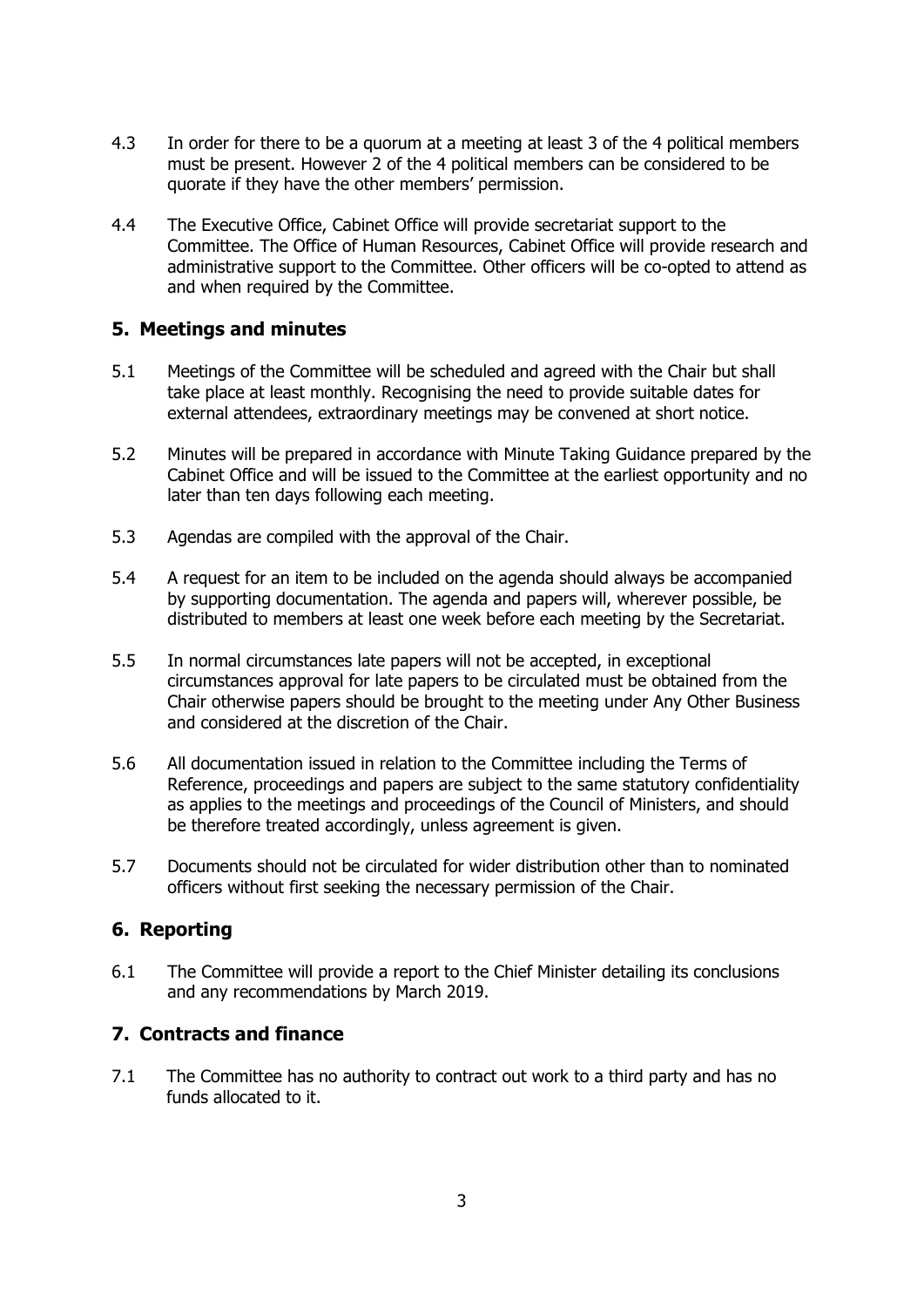# **Appendix 1**

### **1. What is a Zero Hours Contracts**

A zero-hours contract is a contract under which a worker undertakes to work for an employer on a regular basis without any minimum amount of work being guaranteed. Pay is only for actual hours worked. The legal definition encompasses both **employee** contracts and other **worker** contracts (e.g. those of an agency worker or casual worker) so a zero hours worker can have either the employment status of an employee or a worker. For further information on employment status see 8 below.

In the case of an employee contract the contract will be viewed as continuing in force throughout the year even when there is no work available. Thus an overriding or umbrella contract exists during periods when the individual is not working.

Zero-hours contracts can be designed in different ways:

- a contract under which the individual is under an obligation to work whenever the employer demands (subject to certain times of the year when, for example, the individual may be on holiday); or
- a contract under which the individual is obliged to come into work subject to a minimum notice period being given, but otherwise not obliged to work; or
- an arrangement under which the individual is free within reason to accept or reject any offer of work (although if this was the arrangement it would be unlikely that the individual could assert that they were an employee of the organisation due to the lack of mutuality of obligation).

## **2. Employment Rights**

Everyone employed on a zero hours contract is entitled to statutory employment rights. There are no exceptions.

A person will benefit from the employment rights associated with their employment status and individuals on a zero hours contract will either have the employment status of a 'worker' or an 'employee'.

Any individual on a zero hours contract who is a 'worker' will be entitled to at least the minimum wage, paid annual leave, protection from discrimination under the Employment (Sex Discrimination) Act 2000 and will be entitled to rights under the Equality Act 2017 as the various rights under that Act come into operation from January 2019 . To find out more information on employment statuses and all the rights associated with them, see Appendix 1 of the Department for Enterprise Guide *Isle of Man Employment Rights and Responsibilities:* [a Guide for Employers, Employees and Workers.](https://www.gov.im/media/61118/emp-guide-15th-jan-2018.pdf)

## **3. Appropriate Use**

Zero hours contracts are useful where work demands are irregular or where there is not a constant demand for staff. Zero hours contracts can also provide a level of flexibility for the individual, which allows them to work around other commitments such as study or childcare.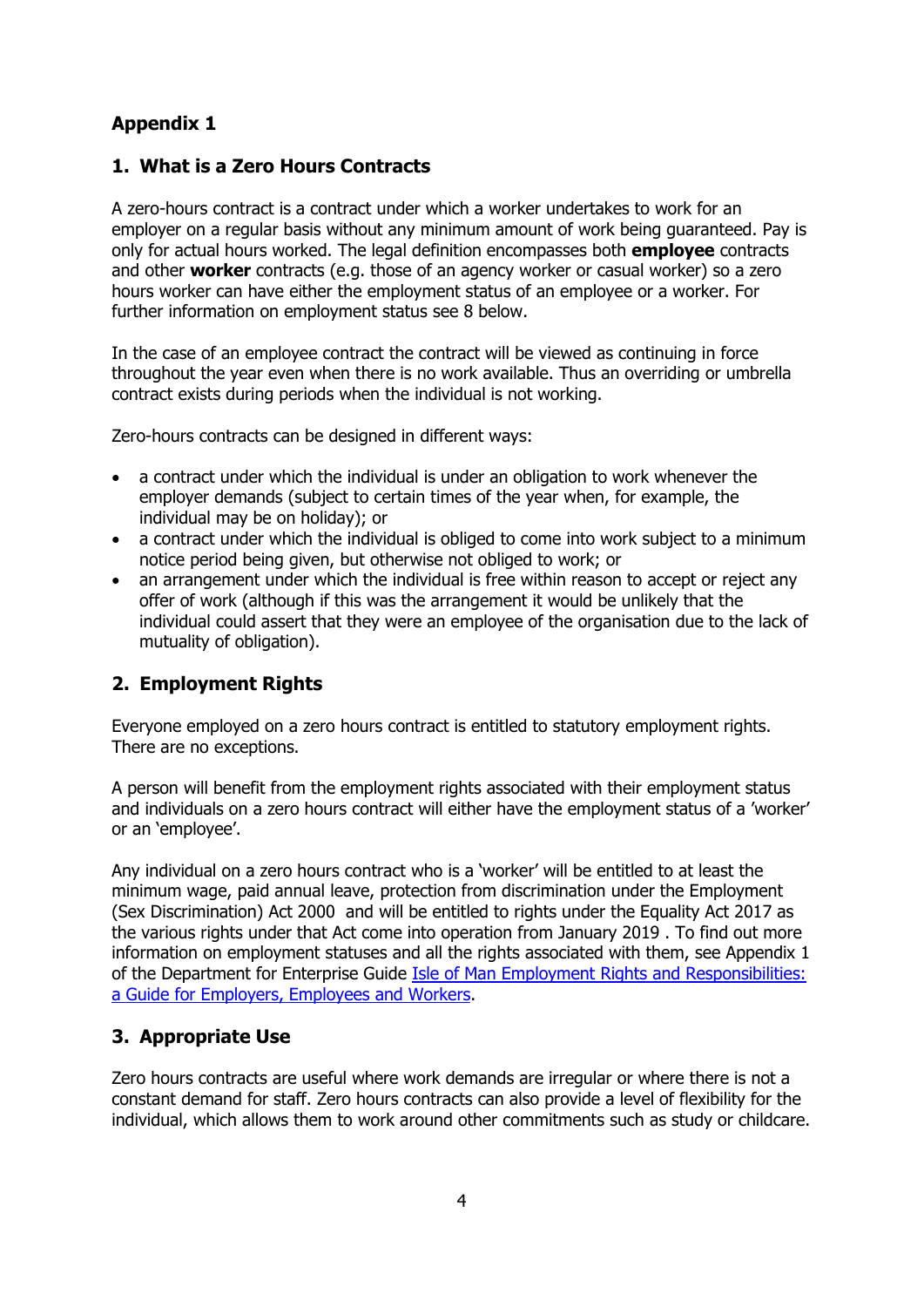Some types of work are driven by external factors that are out of the employer's control and this can happen in a range of sectors including, for example, hospitality, leisure and catering.

The following are all examples of when a zero hours contract might be appropriate, but it is not an exhaustive list. There are also other employment choices available to employers in these situations.

#### **New businesses**

When a new business starts up it might need to build up a customer base to undertake work so, at first, they may need to employ people on zero hours contracts in addition to any permanent staff to manage fluctuating and unpredictable demands.

#### **Seasonal work**

Seasonal work or peaks in demand, where it is known that for short periods of time additional staff are needed to manage surges in demand such as retail sales at Christmas time or providing a cleaning service for example, following a festival or a New Year celebration.

### **Unexpected sickness**

Employers may need to be ready to cover periods of unexpected staff sickness and be able to call on experienced staff, for example, a pharmacist in a chemist or a lifeguard at a leisure centre.

#### **Special events**

A wedding venue, restaurant or a bar may need to be able to call on trained and experienced staff when a wedding or function is booked.

#### **Testing a service**

A company may be considering testing a new service they are thinking about providing, but need to hire staff on an ad hoc basis before they can make a decision about rolling out the service.

## **4. Inappropriate Use**

Zero hours contracts allow flexibility for both employers and individuals. However, they should not be considered as an alternative to proper business planning and should not be used as a permanent arrangement if it is not justifiable.

Zero hours contracts might not be appropriate if the job offered will mean the individual will work regular hours over a continuous period of time. For example, if an individual is asked to work from 9am to 1pm, Monday to Wednesday for a 12 month period, it may be more appropriate to offer that worker a permanent part time contract or a limited term contract. Zero hours contracts do not allow employers to avoid their responsibilities. Dependent upon their employment status all staff, regardless of their contract, are entitled to employment rights and should be treated fairly and within the law.

Zero hours contracts are rarely appropriate to run the core business, but might be useful for unexpected or irregular events such as bereavement leave by staff, to deliver sufficient customer service during peaks in demand, or when preparing to open a new store. Many businesses provide a regular service or product and have a broadly predictable timetable or output and so permanent or fixed hour contracts can be more appropriate.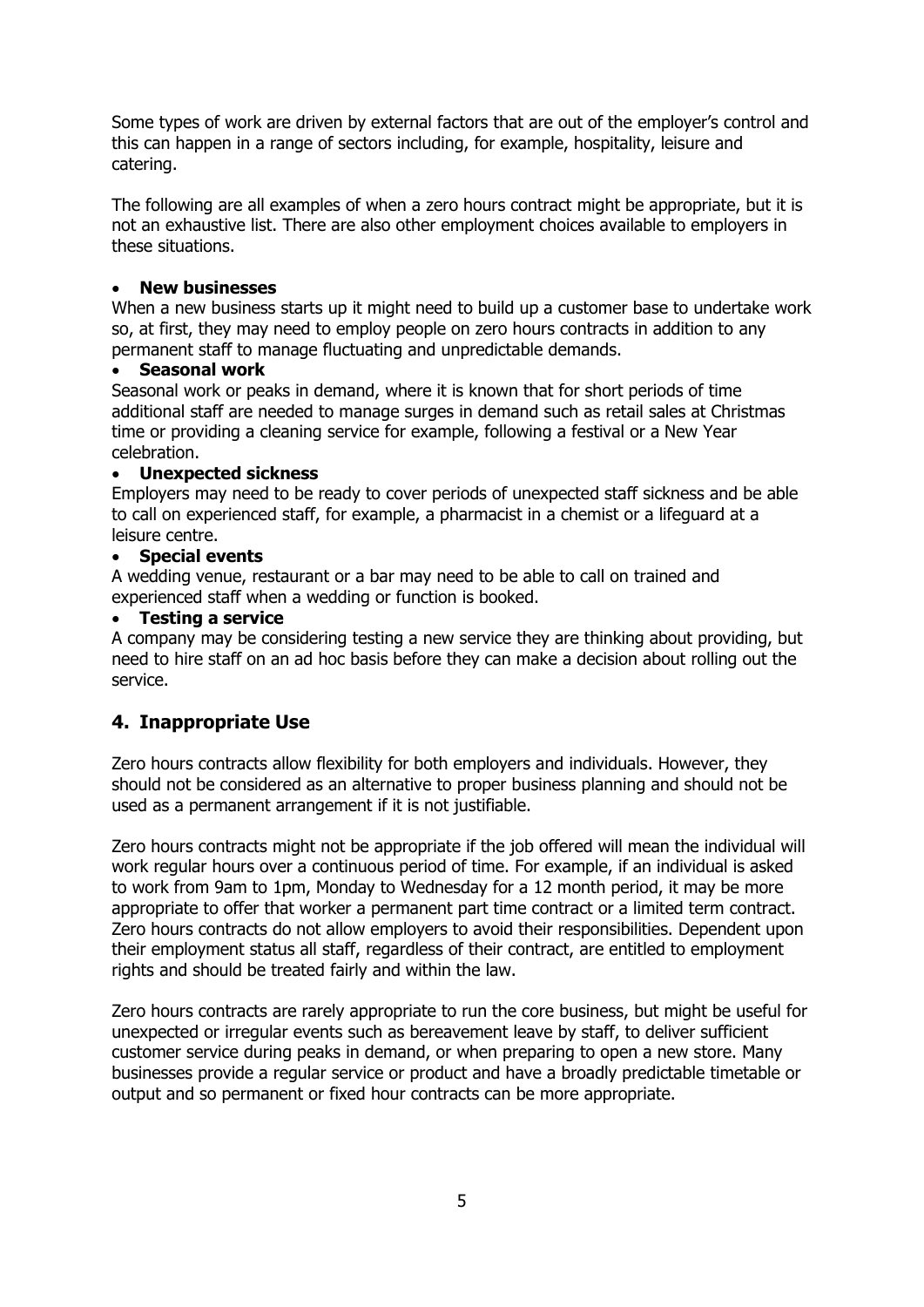# **5. Alternatives**

Employers should consider whether a zero hours contract is the best type of contract for their business need depending on the nature of the work to be offered and the specific circumstances. Depending on the business need, alternatives might include:

- offering overtime to permanent staff to ensure experienced staff deal with temporary fluctuations in demand
- recruiting a part time employee or someone on a limited term contract if regular hours need to be worked to adapt to a change in the business needs
- offering annualised hours contracts if peaks in demand are known across a year
- using agency staff can be a quicker and easier way to hire someone if staff are needed temporarily or at short notice.

# **6. Best Practice**

Contracts should be clear and transparent so the individual can understand their rights and what the implications of such a contract means to them.

When offering a zero hours contract, employers should consider including information such as:

- whether the individual is an employee or worker and what employment rights they are entitled to
- if the individual is an employee, how statutory employment entitlements will be accrued where appropriate, for example, redundancy pay
- the process by which work will be offered and assurance that they are not obliged to accept work on every occasion if they so wish
- how the individual's contract will be brought to an end, for example, at the end of each work task or with notice given by either party

Employers should plan ahead and give as much notice as possible when offering work.

Those who work on a zero hours contract may have caring responsibilities or have studies and may need to plan for childcare or around exams. Employers should be transparent about how they offer work, for example, is there a rota?

Cancelling work at late notice, or when the individual turns up at the place of work, is unacceptable unless truly unavoidable. Employers should consider putting into place a policy explaining the circumstances when and how work might be cancelled, and how they try to avoid this, and whether the individual can expect any compensation for any caring costs they may have incurred.

When recruiting for a zero hours contract, the job should be clearly advertised as such and the individual should be clear that hours are not guaranteed, and that work may cease if there is a fall in demand.

Employers should ensure they familiarise themselves with their responsibilities when employing someone on a zero hours contract. Employers must comply with every aspect of the law, including employment law.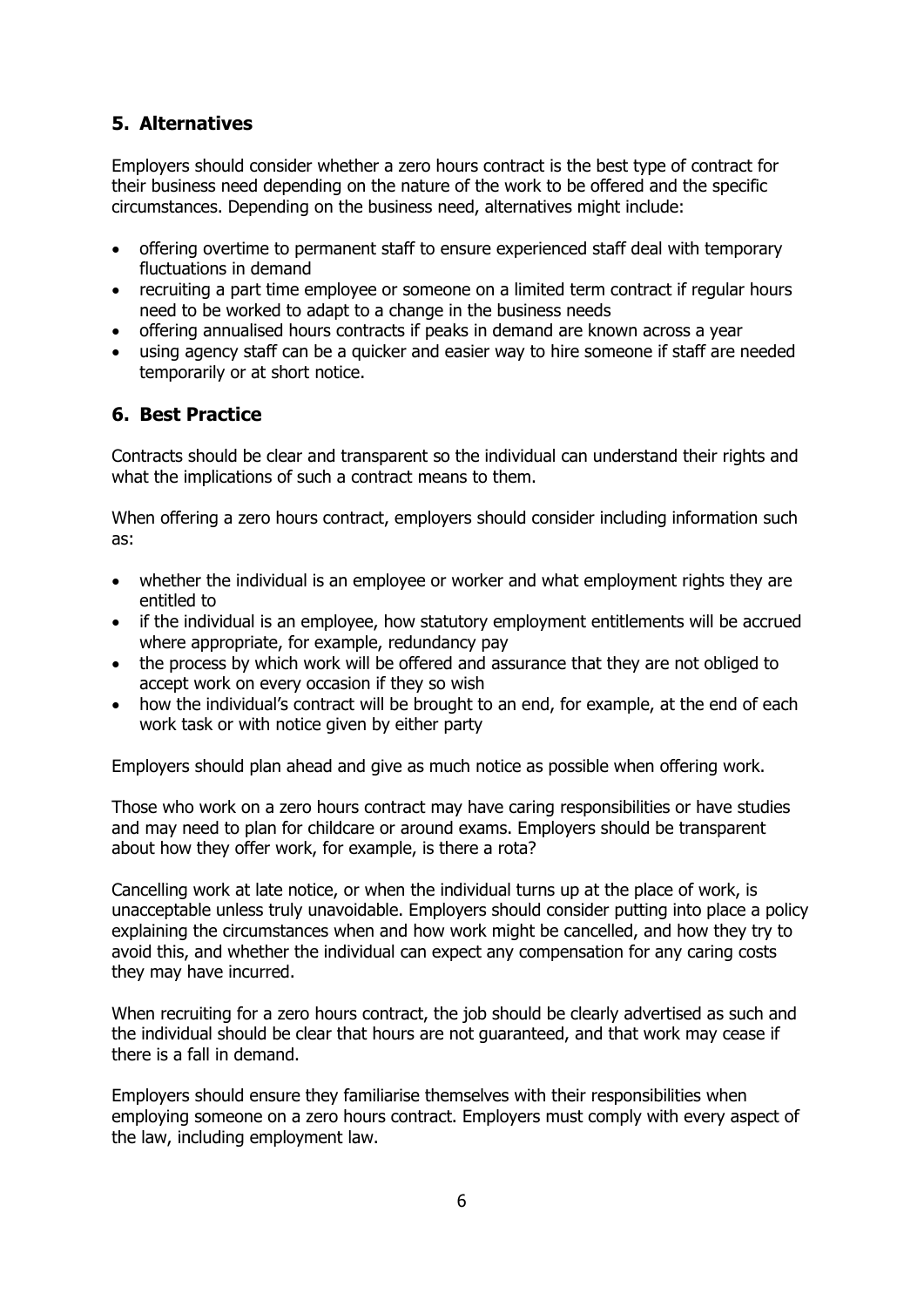Those who take up work on a zero hours contract are often students, partially retired, or have caring commitments. Employers should respect the needs of those individuals to arrange care and be flexible in whether they can accept work at short notice or if they cannot arrange suitable care.

# **7. Exclusivity Clauses**

Since  $1<sup>st</sup>$  January 2018 section 166A of the [Employment Act 2006](https://www.legislation.gov.im/cms/images/LEGISLATION/PRINCIPAL/2006/2006-0021/EmploymentAct2006_11.pdf) has prohibited the use of exclusivity clauses or terms in any zero hours contract. This means an employer cannot stop an individual from looking for work or accepting work from another employer.

An employer must allow the individual to take work elsewhere in order to earn an income if they themselves do not offer sufficient hours.

If an employer includes an exclusivity clause in a zero hours contract, the individual cannot be bound by it, the law states the individual can ignore it.

An employer must not attempt to avoid the exclusivity ban by, for example, stipulating that the individual must seek their permission to look for or accept work elsewhere.

## **8. Employment Status**

The legal rights enjoyed by a person flow from his or her employment status. This covers a spectrum of possibilities ranging from 'employees' who have the most rights to the genuinely self-employed who have the least rights. Between these two extremes there is an intermediate status, usually termed 'worker'; such persons enjoy certain core employment rights. Each of these categories is discussed further below.

#### **Employees**

Many employment rights, such as the right not to be unfairly dismissed, are enjoyed only by 'employees' (and, in certain cases, only if they fulfil certain conditions, e.g. as to length of service). An 'employee' is a person who works for an employer under a contract between them, called a 'contract of employment' (which may, but need not, be in writing: it may be agreed orally or simply implied by the nature of the relationship). A contract of employment is defined as 'a contract of service or apprenticeship'.

A number of essential elements must be fulfilled in order for a contract of employment to be shown to exist:

- there must be a contract between the working person and the employer;
- there is an obligation on the working person to undertake work personally (and not to delegate it to someone else);
- the employer has an ongoing commitment to provide work, and there is a corresponding expectation by the working person of receiving work (sometimes called 'mutuality of obligation');
- the employer controls both what the working person does and the way it is done.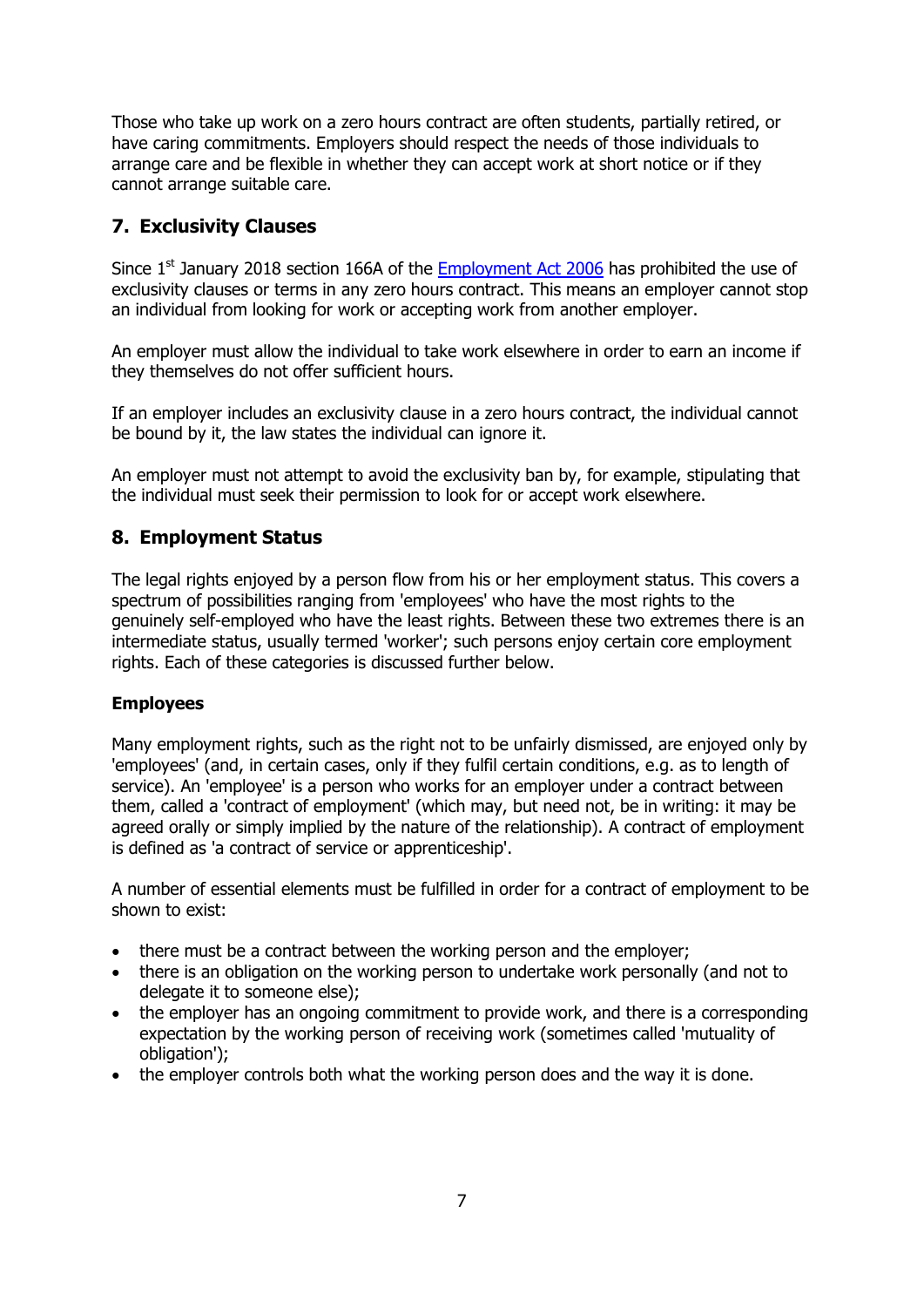In most cases, it will be clear whether a person is or is not an employee, but in borderline cases the High Court or the Employment Tribunal<sup>3</sup> will look to see if these elements are present and will, in addition, look at a number of factors, for example:

- to what extent is the person integrated into the structure of the employer's organisation?
- if the person needs clothing, equipment or materials to carry out the work, does the employer provide them?
- is the person allowed to work for others?
- how are payments to the person processed, and how are they treated for tax and national insurance purposes?
- does the person have access to benefits and sick pay?

#### **Workers**

Certain employment legislation, namely the Minimum Wage Act 2001 and parts of the Employment Act 2006 and some regulations made under that Act, such as the Annual Leave Regulations 2007, give a number of core rights to 'workers'. A "worker" is an individual who works under:

- a contract of employment, or
- any other contract whereby he or she undertakes to do or perform personally any work or services for a work provider who is not a client or customer of the individual's profession or business undertaking.

So, in addition to employees, the term 'worker' covers, for example, casual, intermittent and some freelance workers, and most employment agency workers other than those who are truly in business on their own account. Some self-employed people can also be classed as workers for the purposes of employment rights provided that the particular working relationship points to that conclusion.

Parts of the Employment Act 2006 extend the definition of 'worker' beyond its usual meaning elsewhere in the Act to give protection to additional categories of working person (e.g. homeworkers), which might otherwise fall outside the usual definition of 'worker', in respect of certain rights such as 'whistleblowing'

The Employment (Sex Discrimination) Act 2000 (ESDA) provides protection to persons under a contract of service or of apprenticeship or a contract personally to execute any work or labour. This means that that people who are 'workers' are protected by the Act but, unlike most legislation that covers workers, ESDA does not exclude those who provide personal services for a client or customer in the course of practising a profession or running a business. The Equality Act 2017 maintains this very wide approach.

### **Self employed persons**

-

The final main category of employed persons, other than 'employee' or 'worker', is that of self-employed persons, that is, persons who are in business on their own account and whose relationship with the organisation for whom they provide their services is that of client or customer. Examples of self-employed individuals, whose contracts are with clients

 $3$  The Employment Tribunal will become the Employment and Equality Tribunal from  $1<sup>st</sup>$  January 2019.